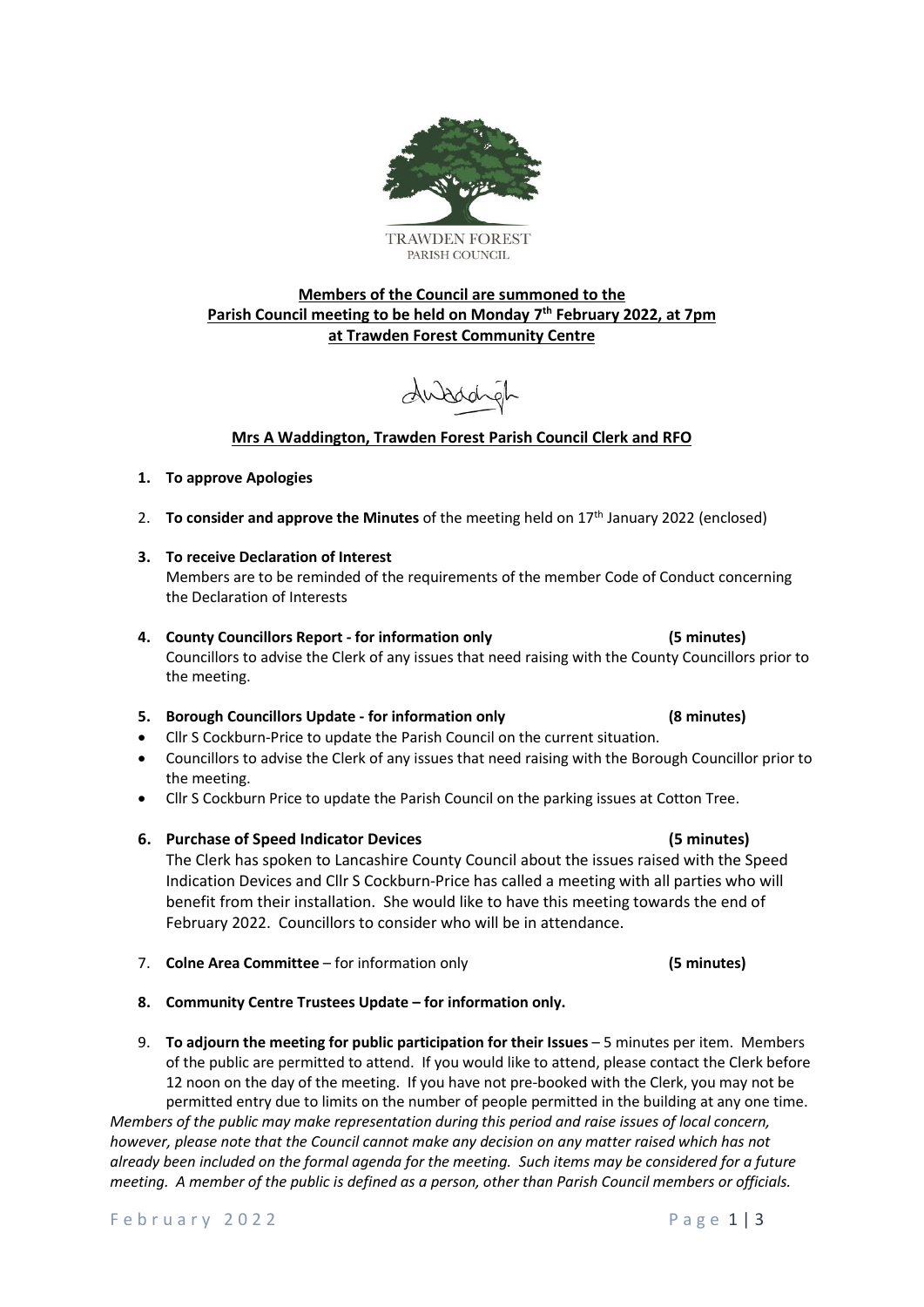Chairman to reconvene the meeting.

### 10. **Trawden in Bloom**. **(3 minutes)**

• The Borough Councillors have approved, from their Horticulture Fund, the funding for the Queens Platinum Jubilee Memorial at Trawden Road. Invoices have already been requested so reimbursement can be made.

### 11. A**llotments and Garages**. **(7 minutes)**

- Nick Elliot presents to the Parish Council, the attached, proposed Constitution for a new Allotment Association.
- Tree works as raised in the survey were completed w/c 24/1/22

### **12. Area at top of Tram Tracks (5 minutes)**

CWS Groundworks has given an estimate for the works suggested to be carried out. Councillors to consider the next steps.

### **13. Transfer of Ball Grove Park. (5 minutes)**

• Queen's Platinum Jubilee Avenue – Funding has now been received into the bank account and Phil Riley from Pendle Borough Council is happy to assist in the project. Councillors to decide when the project can take place and offers of assistance will be required.

## **14. Friends of Trawden Playground (5 minutes)**

Councillors to consider the enclosed minutes from the meeting held in November.

### **15. Clerks update (4 minutes)**

• The Clerk has accumulated 7 additional hours during the last 2 months and £9.80 in travel expenses during the last month. Councillors to consider payment for these.

## **16. Trawden Forest Leisure trust (5 minutes)**

Councillors to consider the attached report from the Clerk regarding setting up a Leisure Trust.

# **17. Wall at Gladstone Terrace (3 minutes)**

Cllr Robinson has requested that the collapsed wall at Gladstone Terrace be added to the agenda.

## **18. Councillors Information document (5 minutes)**

Following conversations at the November meeting, the Clerk has created, what started as a Training Manual, the attached 'Councillors Information' document. Councillors to consider whether the document is a beneficial inclusion within the Councils induction and working documents. The Clerk and Cllr MacDonald felt it could be so much more than a training document. Cllr MacDonald has contributed to this document with the information gathered at recent training courses.

## **19. Location for a Defibrillator (4 minutes)**

Whilst on the 'Grot Spot' walk in October 2021, it was suggested that the telephone box at the bus terminus be used for an additional defibrillator. We have since been advised that BT would like to keep this telephone in use. The Clerk has sent out a request for Councillors to consider any further location suggestions that can be looked at.